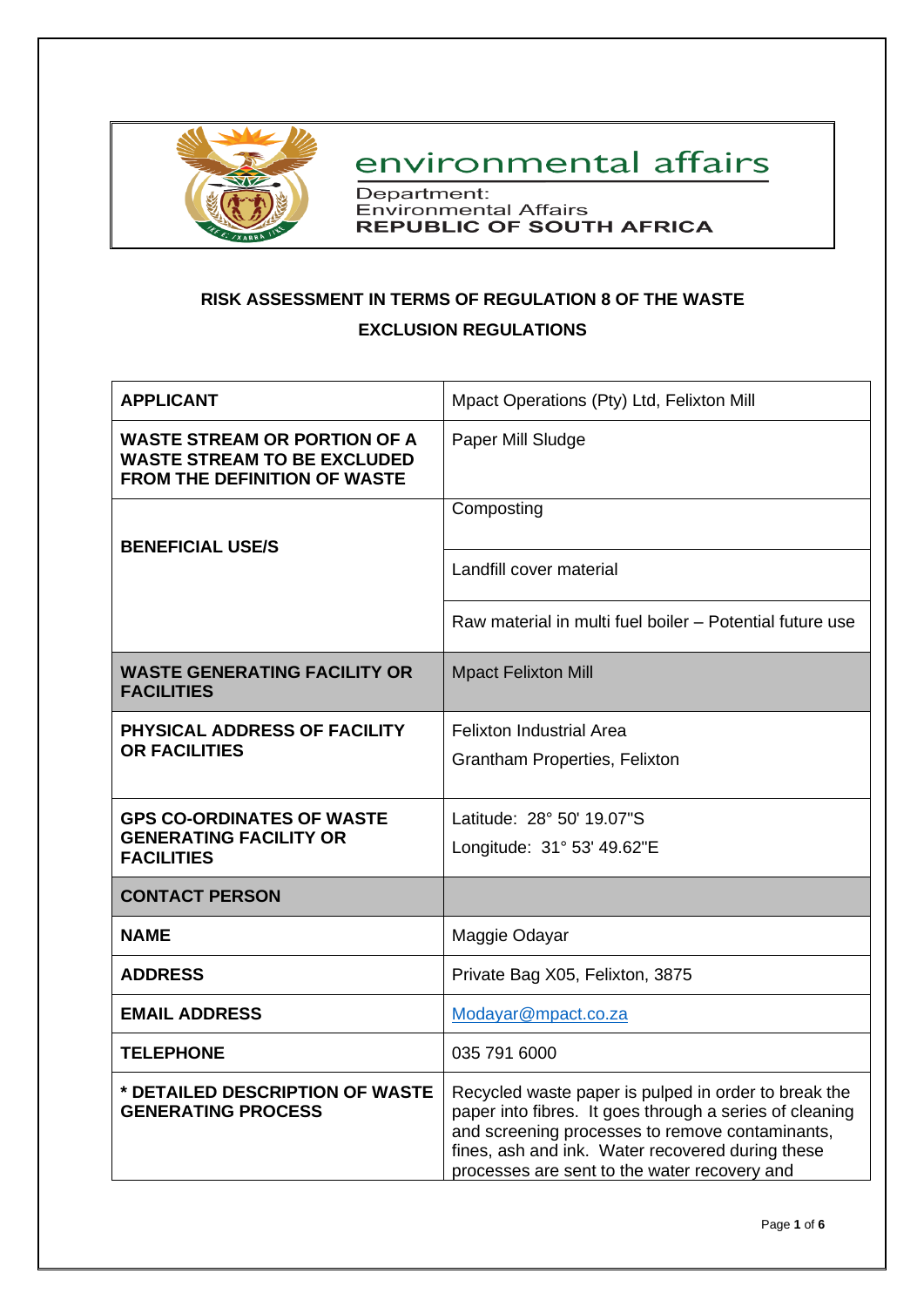|                                                               | wastewater treatment plant. Sludge is generated<br>during the water recovery and treatment processes<br>where solids and water are separated. It is then<br>further dewatered and conveyed into storage bunkers. |                  |  |  |
|---------------------------------------------------------------|------------------------------------------------------------------------------------------------------------------------------------------------------------------------------------------------------------------|------------------|--|--|
| <b>PRODUCTION PROCESS FLOW</b><br><b>CHART ATTACHED</b>       | YES x                                                                                                                                                                                                            | <b>NO</b>        |  |  |
| <b>WASTE CLASSIFICATION</b>                                   | <b>HAZARDOUS</b>                                                                                                                                                                                                 | <b>GENERAL x</b> |  |  |
| IF WASTE IS HAZARDOUS LIST THE<br><b>HAZARDS OF THE WASTE</b> | Environmental hazards: Dust, leachate                                                                                                                                                                            |                  |  |  |

\***A process flow chart must be attached to the process description**

## **Process flow chart**

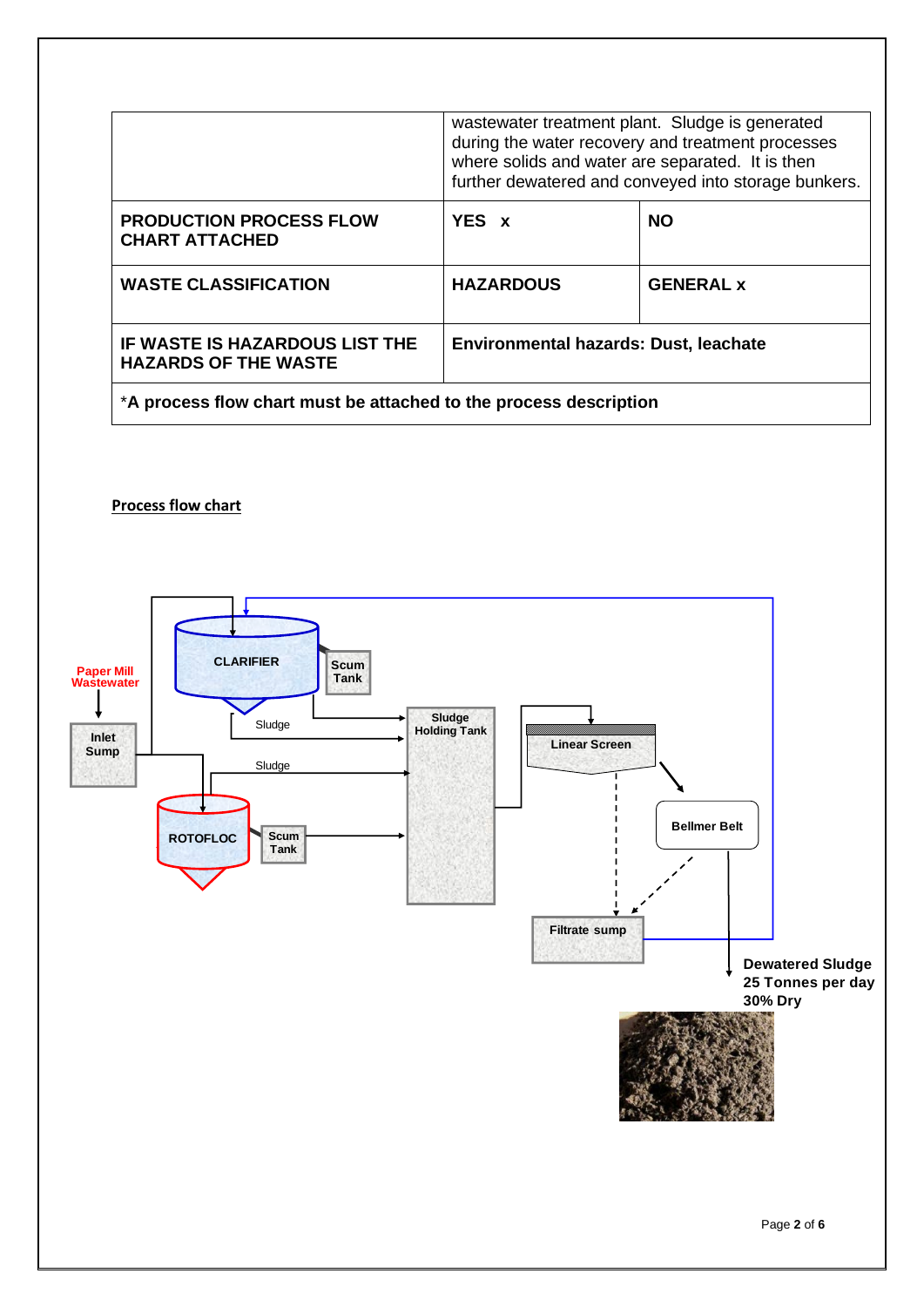## **RISK ASSESSEMENT WITHOUT MITIGATION**

| <b>Activity</b> | <b>Risk</b>                                                | <b>Environmental</b> | Impact                                                        |                    | <b>Assessment of the Risk</b> |                 |                |                     |
|-----------------|------------------------------------------------------------|----------------------|---------------------------------------------------------------|--------------------|-------------------------------|-----------------|----------------|---------------------|
|                 | <b>Description</b>                                         | <b>Receptors</b>     |                                                               | <b>Probability</b> | <b>Magnitude</b>              | <b>Duration</b> | <b>Scale</b>   | <b>Significance</b> |
|                 | Fire risk                                                  | Air                  | Deterioration of<br>local air quality                         | $\overline{2}$     | 4                             | 1               | $\mathbf{1}$   | 12                  |
|                 |                                                            | Soil                 | Soil contamination                                            | $\overline{2}$     | $\overline{2}$                | $\overline{2}$  | $\mathbf 1$    | 10                  |
| Storage         | Leachate from<br>stockpiled<br>material during<br>rainfall | Surface water        | Contaminated<br>stormwater<br>transported to<br>surface water | $\overline{2}$     | 4                             | 3               | $\overline{2}$ | 18                  |
|                 |                                                            | Groundwater          | Percolation into<br>groundwater                               | $\overline{2}$     | 4                             | 3               | $\overline{2}$ | 18                  |
|                 | Airborne<br>material                                       | Air                  | Deterioration of<br>local air quality                         | 2                  | 4                             | 1               | $\overline{2}$ | 14                  |
| Transportation  | Air borne<br>material                                      | Air                  | Deterioration of<br>local air quality                         | $\overline{2}$     | 4                             | 1               | $\overline{2}$ | 14                  |
|                 | Accidental<br>spillage into the<br>environment             | Soil                 | Soil contamination                                            | 2                  | $\overline{2}$                | $\overline{2}$  | $\mathbf{1}$   | 10                  |
|                 |                                                            | Surface water        | Contaminated<br>stormwater<br>transported to<br>surface water | $\overline{2}$     | 4                             | 3               | $\overline{2}$ | 18                  |
|                 |                                                            | Groundwater          | Percolation into<br>groundwater                               | $\overline{2}$     | 4                             | 3               | $\overline{2}$ | 18                  |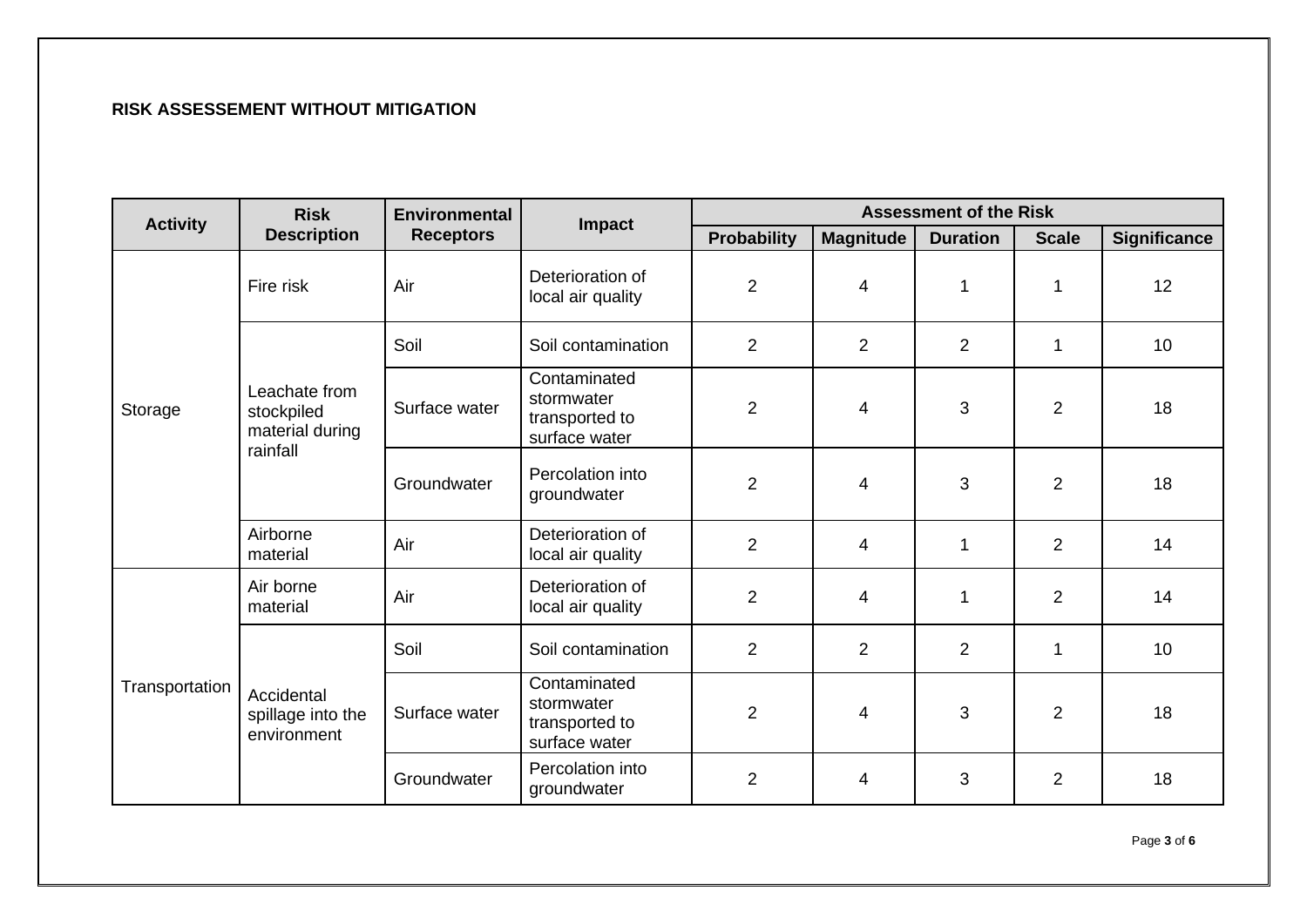| <b>Activity</b>                   | <b>Risk</b><br><b>Description</b>                    | <b>Environmental</b><br><b>Receptors</b> | Impact                                                        | <b>Assessment of the Risk</b> |                          |                |                |    |
|-----------------------------------|------------------------------------------------------|------------------------------------------|---------------------------------------------------------------|-------------------------------|--------------------------|----------------|----------------|----|
|                                   | Air borne<br>material                                | Air                                      | Deterioration of<br>local air quality                         | $\overline{2}$                | 4                        | 1              | 2              | 14 |
|                                   |                                                      | Soil                                     | Soil contamination                                            | $\overline{2}$                | $\overline{\mathbf{4}}$  | $\mathbf{1}$   | $\overline{2}$ | 14 |
| Processing                        | Accidental<br>spillage into the<br>environment       | Surface water                            | Contaminated<br>stormwater<br>transported to<br>surface water | $\overline{2}$                | 4                        | 3              | $\overline{2}$ | 18 |
|                                   |                                                      | Groundwater                              | Percolation into<br>groundwater                               | $\overline{2}$                | $\overline{\mathcal{A}}$ | 3              | $\overline{2}$ | 18 |
| Compost<br>Application            | Concentration of<br>contaminants<br>due to incorrect | Soil                                     | Soil contamination                                            | $\overline{2}$                | $\overline{2}$           | $\overline{2}$ | $\mathbf 1$    | 10 |
|                                   |                                                      | Surface water                            | Contamination<br>transported to<br>surface water              | $\overline{2}$                | 4                        | 3              | $\overline{2}$ | 18 |
|                                   | application rates                                    | Groundwater                              | Percolation into<br>groundwater                               | $\overline{2}$                | 4                        | 3              | $\overline{2}$ | 18 |
| Use as landfill<br>cover material | Leachate<br>generation<br>during rainfall            | Soil                                     | Soil contamination                                            | $\overline{2}$                | $\overline{2}$           | $\overline{2}$ | $\mathbf{1}$   | 10 |
|                                   |                                                      | Surface water                            | Contamination<br>transported to<br>surface water              | $\overline{2}$                | 4                        | 3              | $\overline{2}$ | 18 |
|                                   |                                                      | Groundwater                              | Percolation into<br>groundwater                               | $\overline{2}$                | 4                        | 3              | $\overline{2}$ | 18 |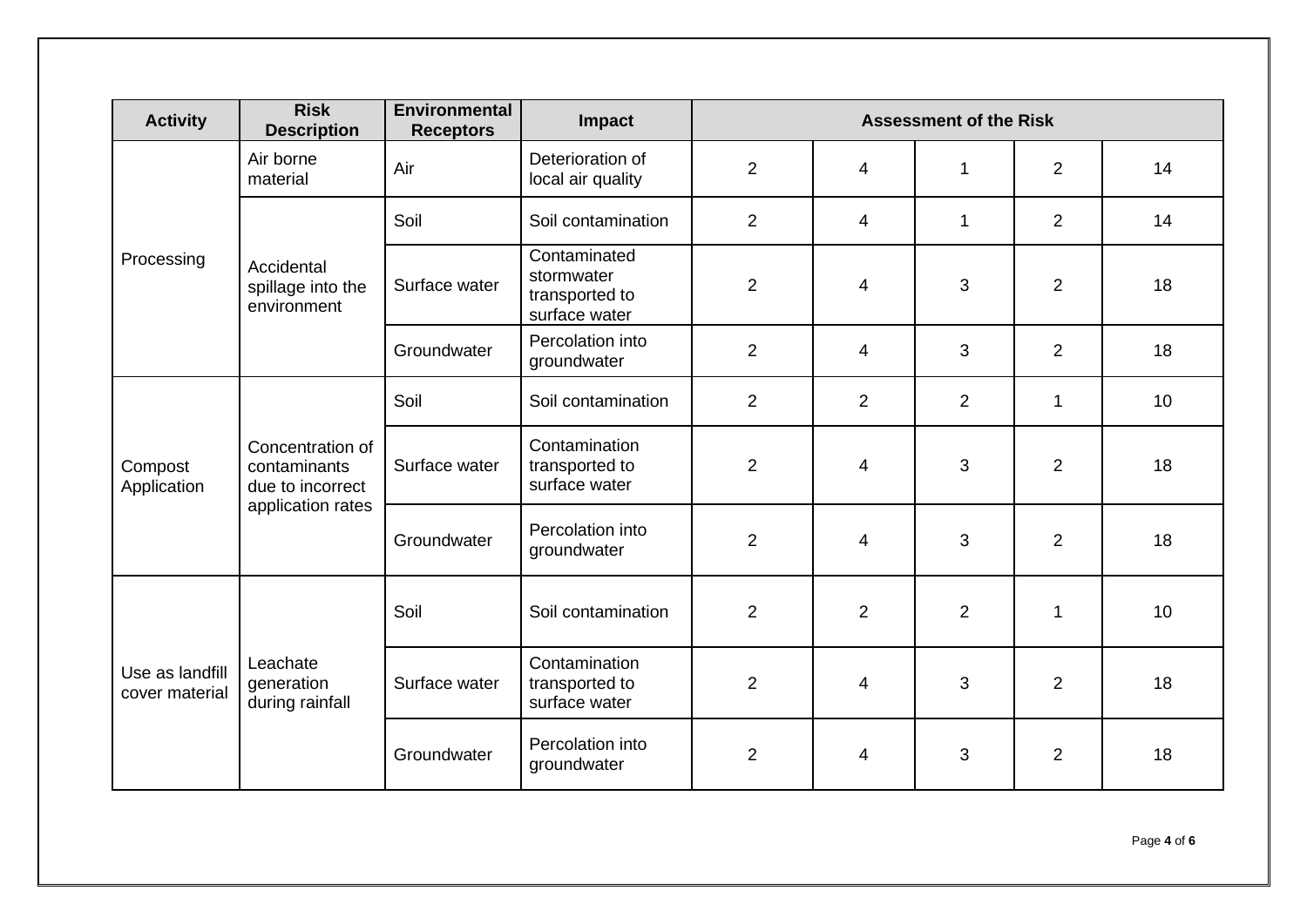### **The following factors and criteria must be used to assess the impacts of the activities:**

| Criteria                    |                                        |  |  |  |
|-----------------------------|----------------------------------------|--|--|--|
| <b>MAGNITUDE (Severity)</b> | <b>DURATION</b>                        |  |  |  |
| 10 - Very high              | 5 - Permanent (longer than 10 years)   |  |  |  |
| $8 - High$                  | 4 - Long-term (5 to 10 years)          |  |  |  |
| $6 -$ Moderate              | 3 - Medium-term (12 months to 5 years) |  |  |  |
| $4 - Low$                   | 2 - Short-term (0 to 12 months)        |  |  |  |
| $2 -$ Minor                 | 1 - Immediate                          |  |  |  |
| <b>SCALE</b>                | <b>PROBABILITY (Likelihood)</b>        |  |  |  |
| 5 - International           | 5 - Definite                           |  |  |  |
| 4 - National                | 4 - Highly probable                    |  |  |  |
| 3 - Regional                | 3 - Medium probability                 |  |  |  |
| $2 -$ Local                 | 2 - Low probability                    |  |  |  |
| 1 - Site only               | - Improbable                           |  |  |  |
| $0 - None$                  | $0 - None$                             |  |  |  |

#### **Magnitude**

Magnitude measures the size of the impact

#### **Duration**

Duration refers to the lifetime of the impact i.e. how long it will last

#### **Scale**

The scale refers to the extent of the impact.

#### **Probability**

The probability refers to the chance of impact to occur. The potential impact could be most likely to occur, unlikely, etc.

#### Assessment of Significance of impact

Significance rating of the potential impacts illustrates the importance of the impact itself. The size of area affected by pollution may be extremely high but the significance of this effect is dependent on the concentration or level of pollution in that area. In order to determine the significance of impact, the following method was used:

Significance Points (SP) = (Magnitude + Duration + Scale) x Probability

#### The values of SP are then ranged as follows:

|              | Rating                                                  | <b>Description</b>                                                                                                                                         |
|--------------|---------------------------------------------------------|------------------------------------------------------------------------------------------------------------------------------------------------------------|
| SP > 60      | Indicates high environmental<br>significance            | An impact which could influence the decision about<br>whether or not to proceed with the activities<br>regardless of any possible mitigation.              |
| $SP 30 - 60$ | Indicates <b>moderate</b><br>environmental significance | An impact or benefit which is sufficiently important to<br>require management and which could have an<br>influence on the decision unless it is mitigated. |
| SP < 30      | Indicates <b>low</b> environmental<br>significance      | Impacts with little real effect and which will not have an<br>influence on or require modification of the activities.                                      |
|              | <b>Positive impact</b>                                  | An impact that is likely to result in positive<br>consequences/effects                                                                                     |